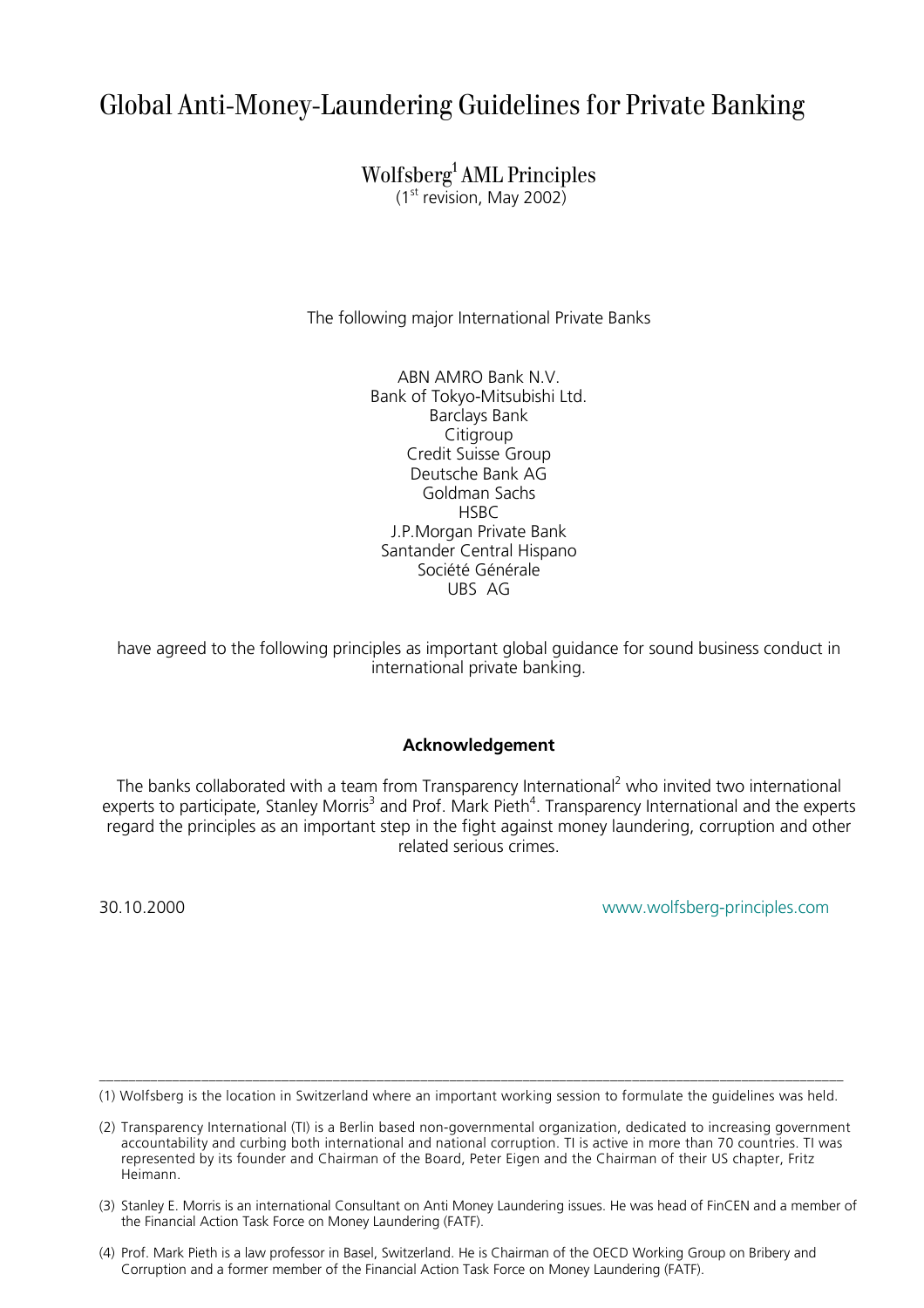# Global Anti-Money-Laundering Guidelines for Private Banking

## Wolfsberg AML Principles

## **Preamble**

The following guidelines are understood to be appropriate for private banking relationships. Guidelines for other market segments may differ. It is recognized that the establishment of policies and procedures to adhere to these guidelines is the responsibility of management.

## **1 Client acceptance: general guidelines**

#### **1.1 General**

Bank policy will be to prevent the use of its worldwide operations for criminal purposes**.** The bank will endeavor to accept only those clients whose source of wealth and funds can be reasonably established to be legitimate. The primary responsibility for this lies with the private banker who sponsors the client for acceptance. Mere fulfilment of internal review procedures does not relieve the private banker of this basic responsibility.

#### **1.2 Identification**

The bank will take reasonable measures to establish the identity of its clients and beneficial owners and will only accept clients when this process has been completed.

#### **1.2.1 Client**

- Natural persons: identity will be established to the bank's satisfaction by reference to official identity papers or such other evidence as may be appropriate under the circumstances.
- Corporations, partnerships, foundations: the bank will receive documentary evidence of the due organization and existence.
- Trusts: the bank will receive appropriate evidence of formation and existence along with identity of the trustees.
- Identification documents must be current at the time of opening.

#### **1.2.2 Beneficial owner**

Beneficial ownership must be established for all accounts. Due diligence must be done on all principal beneficial owners identified in accordance with the following principles:

- Natural persons: when the account is in the name of an individual, the private banker must establish whether the client is acting on his/her own behalf. If doubt exists, the bank will establish the capacity in which and on whose behalf the accountholder is acting.
- Legal entities: where the client is a company, such as a private investment company, the private banker will understand the structure of the company sufficiently to determine the provider of funds, principal owner(s) of the shares and those who have control over the funds, e.g. the directors and those with the power to give direction to the directors of the company. With regard to other shareholders the private banker will make a reasonable judgement as to the need for further due diligence. This principle applies regardless of whether the share capital is in registered or bearer form.
- Trusts: where the client is a trustee, the private banker will understand the structure of the trust sufficiently to determine the provider of funds (e.g. settlor) those who have control over the funds (e.g. trustees) and any persons or entities who have the power to remove the trustees. The private banker will make a reasonable judgement as to the need for further due diligence.
- Unincorporated associations: the above principles apply to unincorporated associations.
- The bank will not permit the use of its internal non-client accounts (sometimes referred to as "concentration" accounts) to prevent association of the identity of a client with the movement of funds on the client's behalf, i.e., the bank will not permit the use of such internal accounts in a manner that would prevent the bank from appropriately monitoring the client's account activity.

#### **1.2.3 Accounts held in the name of money managers and similar intermediaries**

The private banker will perform due diligence on the intermediary and establish that the intermediary has a due diligence process for its clients, or a regulatory obligation to conduct such due diligence, that is satisfactory to the bank.

#### **1.2.4 Powers of attorney/Authorized signers**

Where the holder of a power of attorney or another authorized signer is appointed by a client, it is generally sufficient to do due diligence on the client.

\_\_\_\_\_\_\_\_\_\_\_\_\_\_\_\_\_\_\_\_\_\_\_\_\_\_\_\_\_\_\_\_\_\_\_\_\_\_\_\_\_\_\_\_\_\_\_\_\_\_\_\_\_\_\_\_\_\_\_\_\_\_\_\_\_\_\_\_\_\_\_\_\_\_\_\_\_\_\_\_\_\_\_\_\_\_\_\_\_\_\_\_\_\_\_\_\_\_\_\_\_\_\_\_\_\_\_\_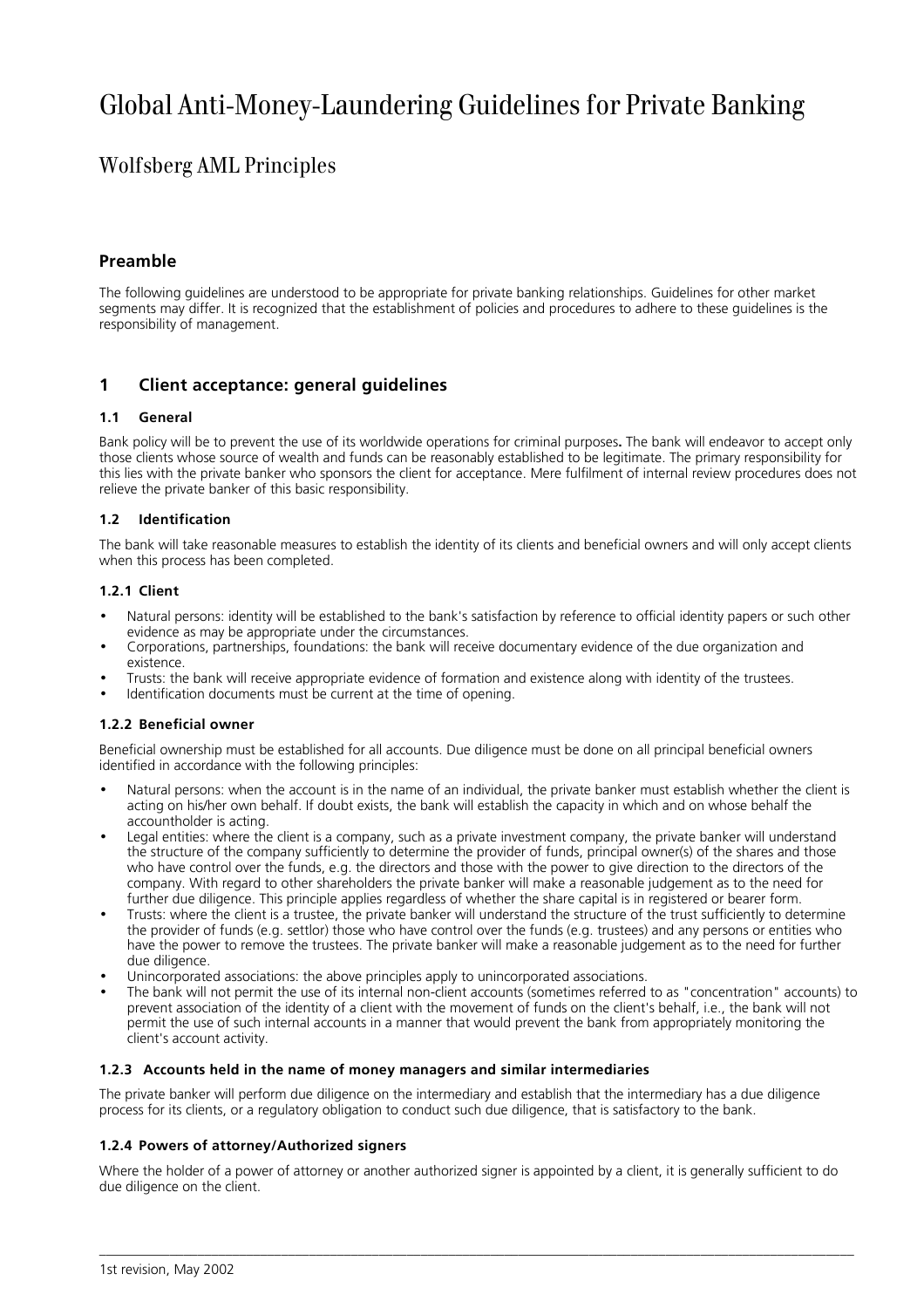#### **1.2.5 Practices for walk-in clients and electronic banking relationships**

A bank will determine whether walk-in clients or relationships initiated through electronic channels require a higher degree of due diligence prior to account opening**.** The bank will specifically address measures to satisfactorily establish the identity of non-face-to-face customers.

#### **1.3 Due diligence**

It is essential to collect and record information covering the following categories:

- Purpose and reasons for opening the account
- Anticipated account activity
- Source of wealth (description of the economic activity which has generated the net worth)
- Estimated net worth
- Source of funds (description of the origin and the means of transfer for monies that are accepted for the account opening)
- References or other sources to corroborate reputation information where available.

Unless other measures reasonably suffice to do the due diligence on a client (e.g. favorable and reliable references), a client will be met prior to account opening.

#### **1.4 Numbered or alternate name accounts**

Numbered or alternate name accounts will only be accepted if the bank has established the identity of the client and the beneficial owner**.** These accounts must be open to a level of scrutiny by the bankís appropriate control layers equal to the level of scrutiny applicable to other client accounts.

#### **1.5 Offshore jurisdictions**

Risks associated with entities organized in offshore jurisdictions are covered by due diligence procedures laid out in these guidelines.

#### **1.6 Oversight responsibility**

There will be a requirement that all new clients and new accounts be approved by at least one person other than the private banker.

## **2 Client acceptance: situations requiring additional diligence / attention**

#### **2.1 General**

In its internal policies, the bank must define categories of persons whose circumstances warrant additional diligence. This will typically be the case where the circumstances are likely to pose a higher than average risk to a bank.

#### **2.2 Indicators**

The circumstances of the following categories of persons are indicators for defining them as requiring additional diligence:

- Persons residing in and/or having funds sourced from countries identified by credible sources as having inadequate antimoney laundering standards or representing high risk for crime and corruption.
- Persons engaged in types of business activities or sectors known to be susceptible to money laundering.
- "Politically Exposed Persons" (frequently abbreviated as "PEPs"), referring to individuals holding or having held positions of public trust, such as government officials, senior executives of government corporations, politicians, important political party officials, etc., as well as their families and close associates.

#### **2.3 Senior management approval**

The banks' internal policies should indicate whether, for any one or more among these categories, senior management must approve entering into new relationships.

Relationships with Politically Exposed Persons may only be entered into with the approval from senior management.

## **3 Updating client files**

- **3.1** The private banker is responsible for updating the client file on a defined basis and/or when there are major changes. The private banker's supervisor or an independent control person will review relevant portions of client files on a regular basis to ensure consistency and completeness. The frequency of the reviews depends on the size, complexity and risk posed of the relationship.
- **3.2** With respect to clients classified under any category of persons mentioned in 2, the banks internal policies will indicate whether senior management must be involved in these reviews.
- **3.3** Similarly, with respect to clients classified as set forth in 3.2, the bank's internal policies will indicate what management information must be provided to management and/or other control layers. The policies should also address the frequency of these information flows.

\_\_\_\_\_\_\_\_\_\_\_\_\_\_\_\_\_\_\_\_\_\_\_\_\_\_\_\_\_\_\_\_\_\_\_\_\_\_\_\_\_\_\_\_\_\_\_\_\_\_\_\_\_\_\_\_\_\_\_\_\_\_\_\_\_\_\_\_\_\_\_\_\_\_\_\_\_\_\_\_\_\_\_\_\_\_\_\_\_\_\_\_\_\_\_\_\_\_\_\_\_\_\_\_\_\_\_\_

**3.4** The reviews of PEPs must require senior management's involvement.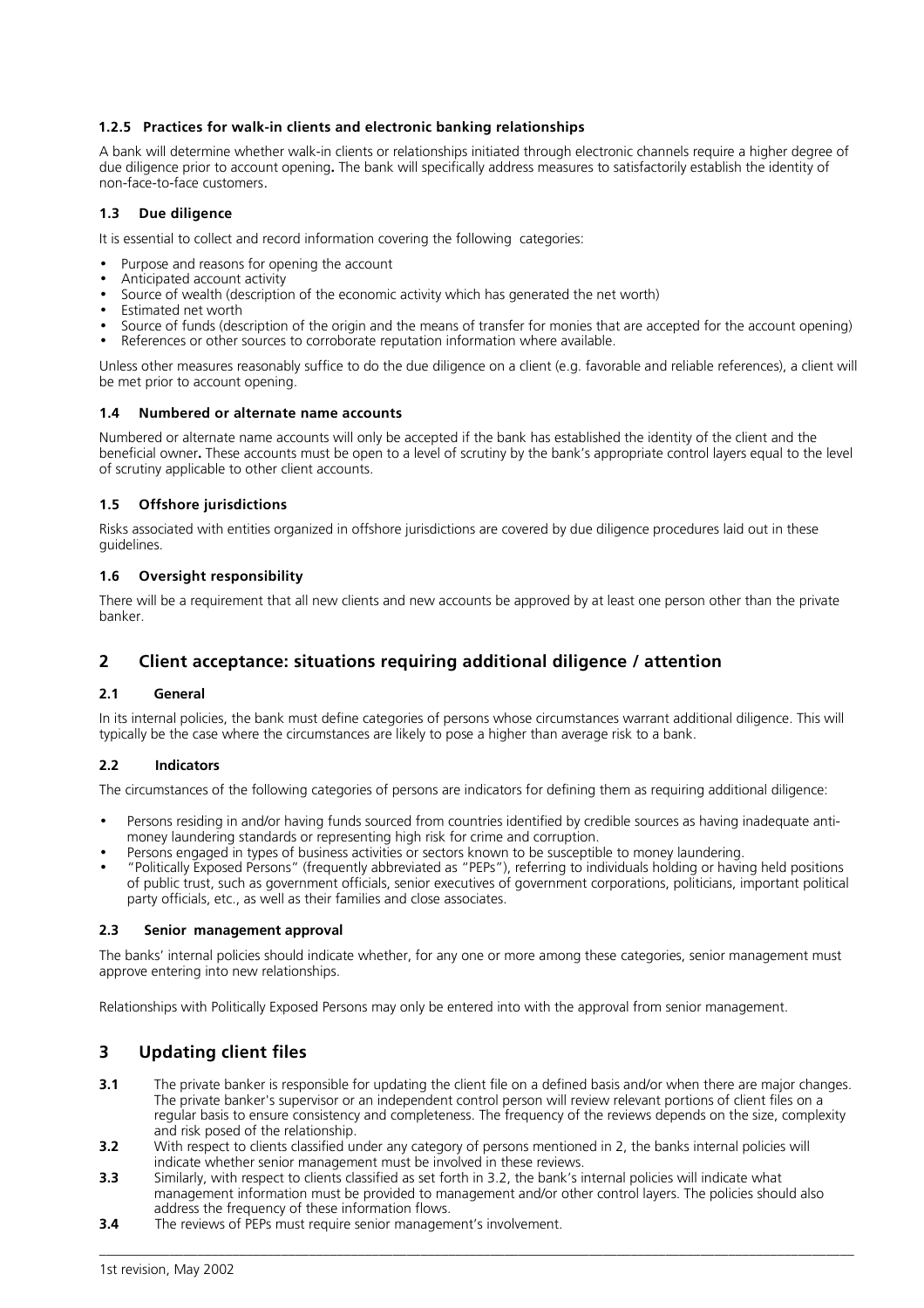## **4 Practices when identifying unusual or suspicious activities**

#### **4.1 Definition of unusual or suspicious activities**

The bank will have a written policy on the identification of and follow-up on unusual or suspicious activities. This policy will include a definition of what is considered to be suspicious or unusual and give examples thereof.

Unusual or suspicious activities may include:

- Account transactions or other activities which are not consistent with the due diligence file
- Cash transactions over a certain amount
- Pass-through / in-and-out-transactions.

#### **4.2 Identification of unusual or suspicious activities**

Unusual or suspicious activities can be identified through:

- Monitoring of transactions
- Client contacts (meetings, discussions, in-country visits etc.)
- Third party information (e.g. newspapers, Reuters, internet)
- Private banker's / internal knowledge of the client's environment (e.g. political situation in his/her country).

#### **4.3 Follow-up on unusual or suspicious activities**

The private banker, management and/or the control function will carry out an analysis of the background of any unusual or suspicious activity. If there is no plausible explanation a decision will be made involving the control function:

- To continue the business relationship with increased monitoring
- To cancel the business relationship
- To report the business relationship to the authorities.

The report to the authorities is made by the control function and senior management may need to be notified (e.g. Senior Compliance Officer, CEO, Chief Auditor, General Counsel). As required by local laws and regulations the assets may be blocked and transactions may be subject to approval by the control function.

## **5 Monitoring**

#### **5.1 Monitoring Program**

A sufficient monitoring program must be in place. The primary responsibility for monitoring account activities lies with the private banker. The private banker will be familiar with significant transactions and increased activity in the account and will be especially aware of unusual or suspicious activities (see 4.1). The bank will decide to what extent fulfillment of these responsibilities will need to be supported through the use of automated systems or other means.

#### **5.2 Ongoing Monitoring**

With respect to clients classified under any category of persons mentioned in 2, the bank's internal policies will indicate how the account activities will be subject to monitoring.

## **6 Control responsibilities**

A written control policy will be in place establishing standard control procedures to be undertaken by the various "control layers" (private banker, independent operations unit, Compliance, Internal Audit). The control policy will cover issues of timing, degree of control, areas to be controlled, responsibilities and follow-up, etc.

An independent audit function (which may be internal to the bank) will test the programs contemplated by the control policy.

## **7 Reporting**

There will be regular management reporting established on money laundering issues (e.g. number of reports to authorities, monitoring tools, changes in applicable laws and regulations, the number and scope of training sessions provided to employees).

## **8 Education, training and information**

The bank will establish a training program on the identification and prevention of money laundering for employees who have client contact and for Compliance personnel. Regular training (e.g. annually) will also include how to identify and follow-up on unusual or suspicious activities. In addition, employees will be informed about any major changes in anti-money-laundering laws and regulations.

\_\_\_\_\_\_\_\_\_\_\_\_\_\_\_\_\_\_\_\_\_\_\_\_\_\_\_\_\_\_\_\_\_\_\_\_\_\_\_\_\_\_\_\_\_\_\_\_\_\_\_\_\_\_\_\_\_\_\_\_\_\_\_\_\_\_\_\_\_\_\_\_\_\_\_\_\_\_\_\_\_\_\_\_\_\_\_\_\_\_\_\_\_\_\_\_\_\_\_\_\_\_\_\_\_\_\_\_